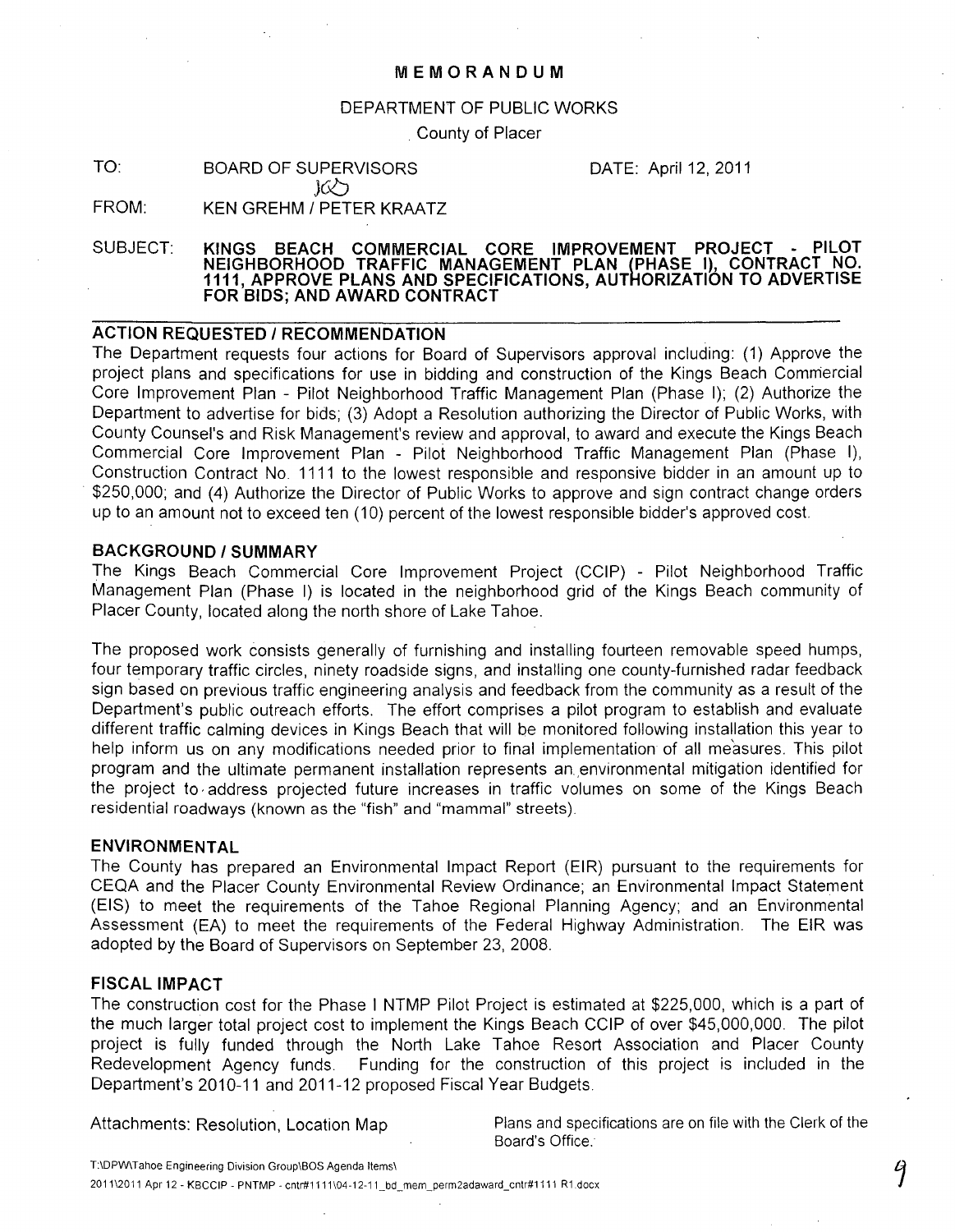# Before the Board of Supervisors County of Placer, State of California

| In the matter of:                    | Resol. No: <u></u>                    |
|--------------------------------------|---------------------------------------|
| A RESOLUTION REGARDING THE KINGS     |                                       |
| BEACH COMMERCIAL CORE IMPROVEMENT    | Ord. No: <u>________________</u> ____ |
| PROJECT - PILOT NEIGHBORHOOD TRAFFIC |                                       |
| MANAGEMENT PLAN (PHASE I),           |                                       |
| CONSTRUCTION CONTRACT NO. 1111.      |                                       |
|                                      |                                       |

The following RESOLUTION was duly passed by the Board of Supervisors

of the County of Placer at a regular meeting held  $\blacksquare$ 

by the following vote on roll call:

Ayes:

Noes:

Absent:

Signed and approved by me after its passage.

Chairman, Board Of Supervisors

Attest: Clerk of said Board

BE IT HEREBY RESOLVED by the Board of Supervisors of the County of Placer, State of California, that this Board approve the project plans and specifications for use in bidding and construction of the Kings Beach Commercial Core Improvement Project - Pilot Neighborhood Traffic Management Plan (Phase I); authorize the Department to advertise for' bids; adopt a Resolution authorizing the Director of Public Works, with County Counsel's and Risk Management's review and approval, to award and execute the Kings Beach Commercial Core Improvement Project - Pilot Neighborhood Traffic Management Plan (Phase I) Construction Contract No. 1111 to the lowest responsible and responsive bidder in an amount up to \$250,000; and authorize the Director of Public Works to approve and sign contract change orders up to an amount not to exceed ten (10) percent of the lowest responsible bidder's approved cost.